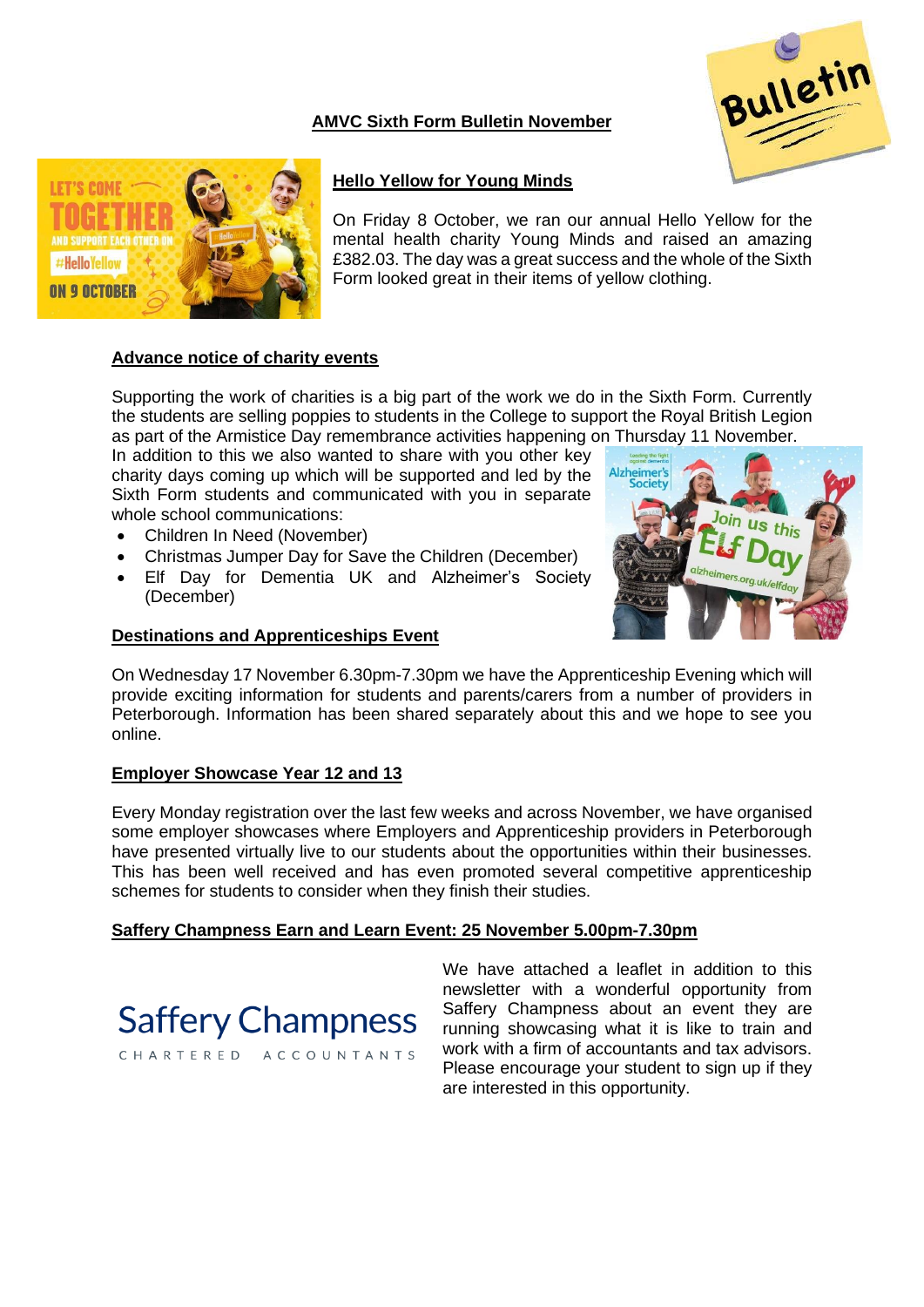### **Virtual Interviews**

On Thursday 18 November, Miss Stark's Preparation for Employment group in Year 13 and a number of other students will be taking part in the Mock Interview Day with some local employer and apprenticeship groups. This is a great learning opportunity for students as they prepare for their time after Sixth Form.

## **UCAS 2022 Year 13**

Students are well under way with their applications. We have had some excellent offers coming in from Universities which has been a pleasure to see. All applications need to be

submitted by **Friday 10 December** in order to be processed and sent to UCAS before the Christmas break. We run a UCAS workshop every day first break in IT9 and encourage students who need help with personal statements, their choices or the application itself to come and get some support. Ms Kavanagh and Ms Clennett process all applications on a first come, first served basis and once a student pays and sends, it only comes to them for checking.

### **Silver and Gold Cards**

All students have now been issued with their silver (Year 12) and gold cards (Year 13). These cards allow students to leave site in their free periods, lunch and break. This is a Sixth Form privilege and will be removed if a student fails to submit work on time, is late to school or for misconduct.

### **Late Gate**

As a reminder, all students are expected to be on site by 8.40am otherwise they have to report to "late gate" where a sanction will be issued.

### **Car Parking Permits**

Many of our Sixth Form students choose to drive and are lucky enough to have their own cars. If they choose to park on site, they need to see Mrs Jones or Mrs Barnsley to get a car parking permit. Students park on site at their own risk and we carefully monitor the safe driving and parking in and around site. Parking on site is a privilege which we will remove if any driving or parking is viewed as irresponsible.

#### **Dress Code**

Students have all been reminded about the Sixth Form dress code. As we have started the new term, a few areas have been addressed with students. These include a reminder that:

- Skirts should be of an appropriate length (just above the knee)
- Blouses should be of a suitable material, not transparent and not in the form of a belly top
- No trainers, jeans or hoodies
- Hair colour should be of a natural shade
- Piercings should be discreet

Any student who has not adhered to the dress code will in the first instance, be spoken to by their Professional Tutor and then by a member of the Pastoral team if the issue persists. You will be contacted as parents if dress code continues to be an issue and the student may be sent home to change.



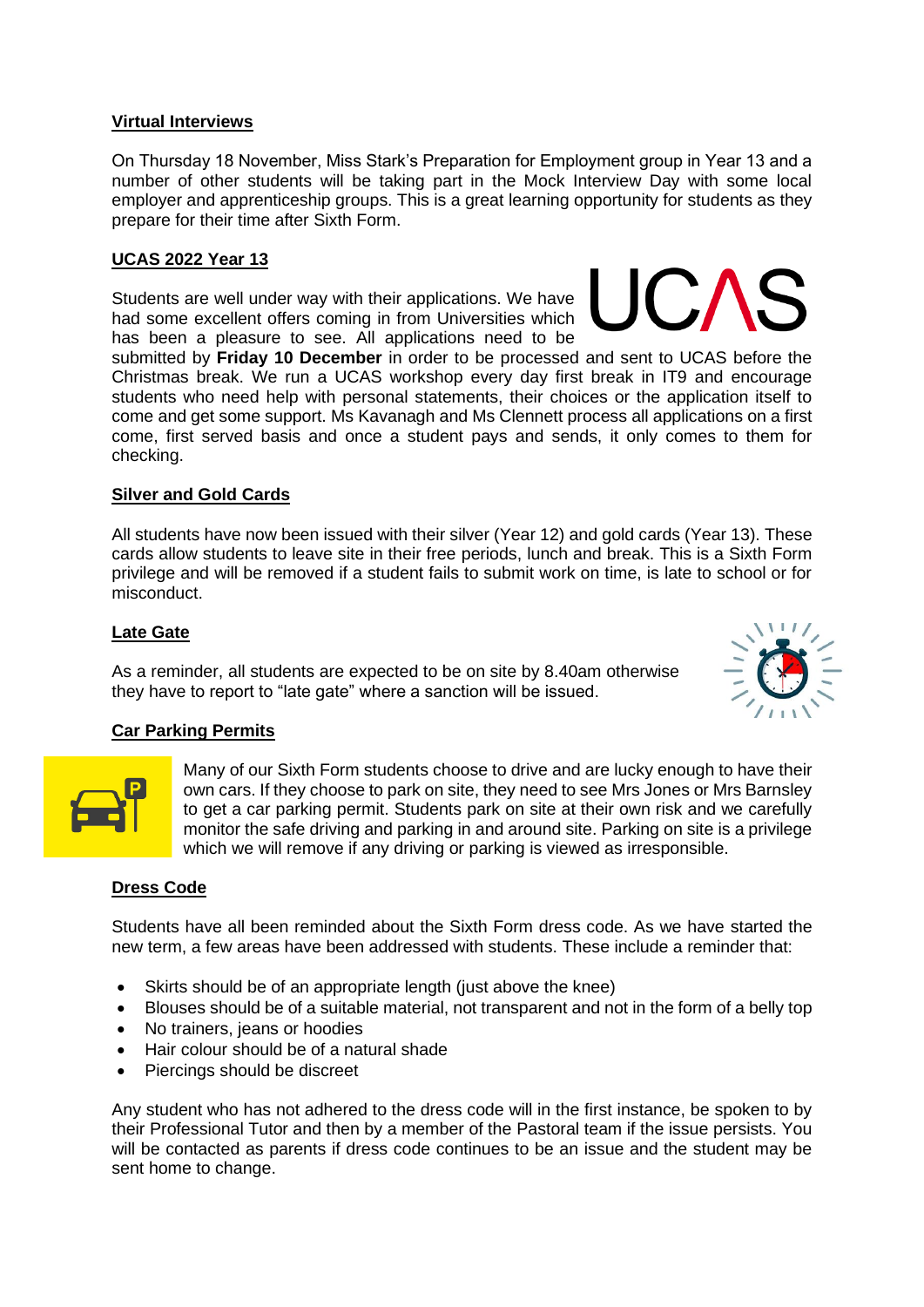### **Year 12 and 13 Monitoring and IMPACT**

At the time of writing this, Year 13 have just received their monitoring grades and Year 12 will be shared in the next few weeks. These monitoring points give you information about your student's WAG (working at grade) and their TPG (teacher predicted grade for the end of Year 13). As a team we use this information to support students through mentoring and identify any areas they may need more support. This process is called IMPACT. Your student will be placed on an IMPACT report which will identify them as:



- High IMPACT (underachieving significantly in one or more subjects and will be support by a member of the Sixth Form Leadership Team)
- Medium and Low IMPACT (underachieving but not significantly, normally in one subject and will be supported by the Form Tutor and Subject Teachers)
- Green IMPACT (meeting their target grade in all subjects)
- Gold IMPACT (above target in their subjects)
- Super Gold IMPACT (above target significantly in one or more subjects).

This system is a positive mentoring programme and enables all students to meet their full potential. As parents, you may be contacted if your student is on High IMPACT and we want to involve you in the support we are offering them.

### **Year 13 Mock Exams**

MOCK EXAMS **Start SOON** 

Across December, Year 13 will be completing their mock exams, please find below a schedule of dates and times. We want to let you know that as a team, our priority is to support students through this examination period which they may find stressful and challenging. Across tutor time, assembly, PD and around the College, we will be focusing on supporting their mental health, resilience skills and sense of exam practice. We hope that this focus will support them to positively tackle the mock exams in December and March and then ultimately prepare them for the summer 2022 exams. We are working alongside the student committee to offer a range of wellbeing initiatives to further support them during these times.

| Date            | <b>Start</b> | Length | <b>Component Title</b>               |
|-----------------|--------------|--------|--------------------------------------|
| Mon 06 December | 09:00        | 02:00  | A2 MOCK BUSINESS STUDIES PAPER 1     |
| Mon 06 December | 09:00        | 02:30  | A2 MOCK ENGLISH LITERATURE PAPER 2   |
| Mon 06 December | 09:00        | 02:00  | BTEC BUSINESS Y13 PAPER 1            |
| Mon 06 December | 13:30        | 01:30  | A2 MOCK FURTHER MATHS PAPER 1        |
| Mon 06 December | 13:30        | 01:30  | A2 MOCK HISTORY PAPER 1              |
| Tue 07 December | 09:00        | 02:30  | A2 MOCK ENGLISH LANGUAGE PAPER 1     |
| Tue 07 December | 09:00        | 03:00  | A2 MOCK PRODUCT DESIGN PAPER 1       |
| Tue 07 December | 09:00        | 02:00  | A2 MOCK PHYSICAL EDUCATION PAPER 1   |
| Tue 07 December | 13:30        | 01:30  | A2 MOCK CHEMISTRY PAPER 1            |
| Tue 07 December | 13:30        | 01:30  | YR 13 OCR CAMBS TECH HEALTH & SOCIAL |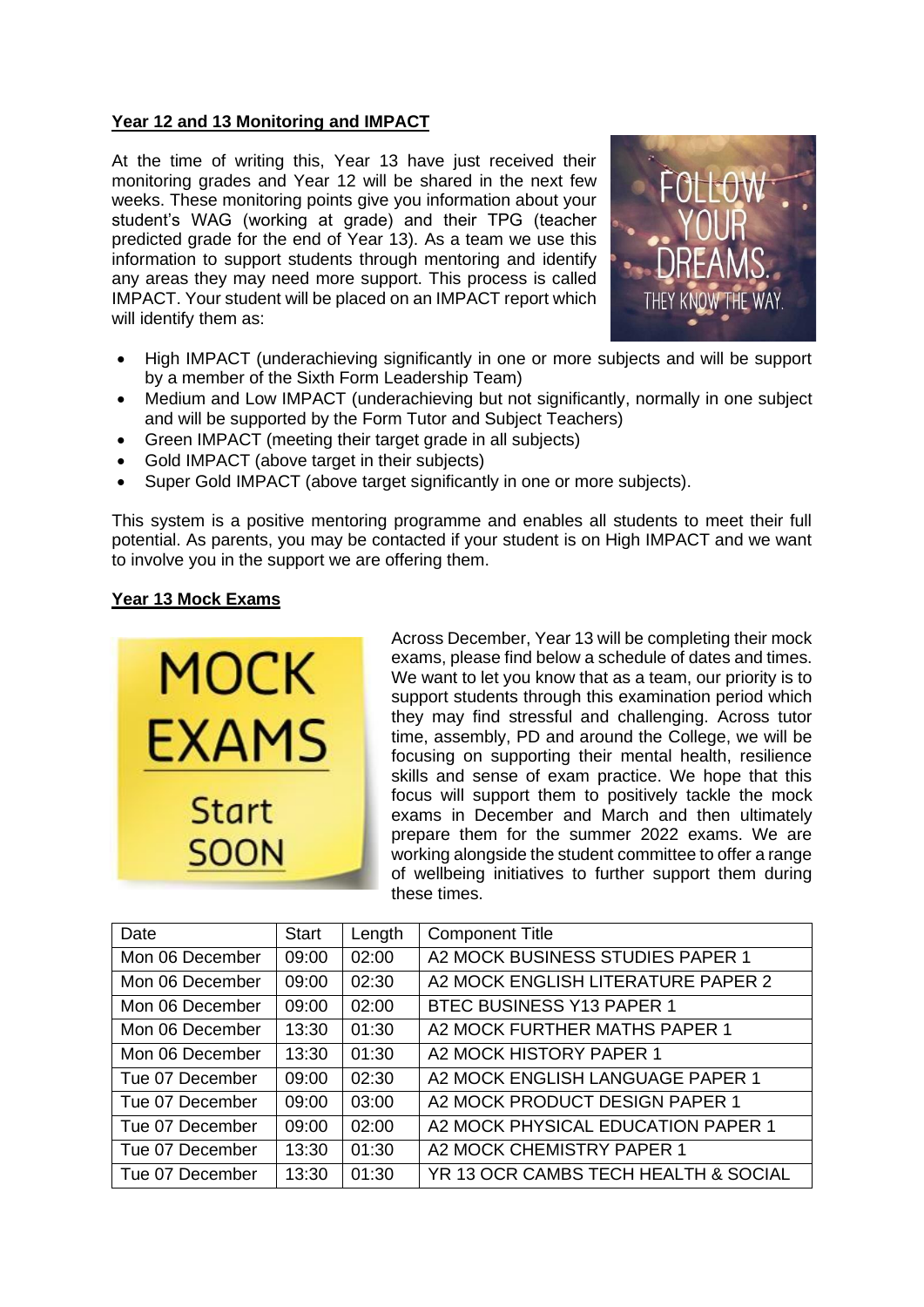| Wed 08 December | 09:00 | 02:30 | A2 MOCK FRENCH PAPER 1 LISTENING<br><b>READING WRITING</b>                                |
|-----------------|-------|-------|-------------------------------------------------------------------------------------------|
| Wed 08 December | 09:00 | 02:00 | A2 MOCK RELIGIOUS EDUCATION PAPER 1                                                       |
| Wed 08 December | 09:00 | 02:00 | A2 MOCK POLITICS PAPER 1                                                                  |
| Wed 08 December | 13:30 | 01:30 | A2 MOCK TRAVEL AND TOURISM PAPER 1<br><b>TOURISM DEVEL</b>                                |
| Thu 09 December | 09:00 | 02:00 | A2 MOCK MATHS PAPER 1                                                                     |
| Thu 09 December | 09:00 | 02:15 | <b>BTEC APPLIED SCIENCE</b>                                                               |
| Thu 09 December | 13:30 | 02:00 | A2 MOCK ECONOMICS PAPER 1                                                                 |
| Thu 09 December | 13:30 | 01:00 | A2 MOCK HISTORY PAPER 2                                                                   |
| Fri 10 December | 09:00 | 02:15 | A2 MOCK BIOLOGY PAPER 1                                                                   |
| Fri 10 December | 09:00 | 01:45 | A2 MOCK DRAMA PAPER 1                                                                     |
| Fri 10 December | 09:00 | 02:00 | A2 MOCK RELIGIOUS EDUCATION PAPER 2                                                       |
| Fri 10 December | 09:00 | 02:30 | <b>MOCK</b><br>A2<br><b>ENGLISH</b><br><b>LANGUAGE</b><br>&<br><b>LITERATURE COMBINED</b> |
| Fri 10 December | 13:30 | 01:30 | A2 MOCK CHEMISTRY PAPER 2                                                                 |
| Fri 10 December | 13:30 | 02:00 | A2 MOCK POLITICS PAPER 2                                                                  |
| Mon 13 December | 09:00 | 01:30 | A2 MOCK FURTHER MATHS PAPER 2                                                             |
| Mon 13 December | 09:00 | 02:30 | A2 MOCK GEOGRAPHY PAPER 1                                                                 |
| Mon 13 December | 09:00 | 01:45 | A2 MOCK HISTORY PAPER 3                                                                   |
| Mon 13 December | 13:30 | 02:00 | A2 MOCK SOCIOLOGY PAPER 1                                                                 |
| Tue 14 December | 09:00 | 02:30 | A2 MOCK ENGLISH LANGUAGE PAPER 2                                                          |
| Tue 14 December | 09:00 | 02:00 | A2 MOCK FRENCH PAPER 2 WRITING                                                            |
| Tue 14 December | 13:30 | 02:00 | A2 MOCK ECONOMICS PAPER 2                                                                 |
| Tue 14 December | 13:30 | 01:15 | A2 MOCK ENGLISH LITERATURE PAPER 1                                                        |
| Wed 15 December | 09:00 | 02:30 | A2 MOCK GEOGRAPHY PAPER 2                                                                 |
| Wed 15 December | 13:30 | 02:00 | A2 MOCK PSYCHOLOGY PAPER 2                                                                |
| Wed 15 December | 13:30 | 02:00 | A2 MOCK MATHS PAPER 2                                                                     |
| Thu 16 December | 09:00 | 01:45 | A2 MOCK PHYSICS PAPER 1                                                                   |
| Thu 16 December | 09:00 | 02:00 | A2 MOCK RELIGIOUS EDUCATION PAPER 3                                                       |
| Thu 16 December | 09:00 | 02:00 | A2 MOCK POLITICS PAPER 3                                                                  |
| Thu 16 December | 13:30 | 01:00 | A2 MOCK SOCIOLOGY PAPER 2                                                                 |
| Fri 17 December | 09:00 | 02:15 | A2 MOCK GEOGRAPHY PAPER 3                                                                 |
| Fri 17 December | 09:00 | 02:30 | A2 MOCK FILM STUDIES                                                                      |

# **GCSE and A Level Results days 2022**

A Level results day will be held on Thursday 18 August and GCSE results day on Thursday 25 August. We will be running our Surgery Day which supports any issues with University places or results on Friday 26 August. More information will be shared across the year. Please make a note of these dates and it is advised that holidays are avoided at these times.